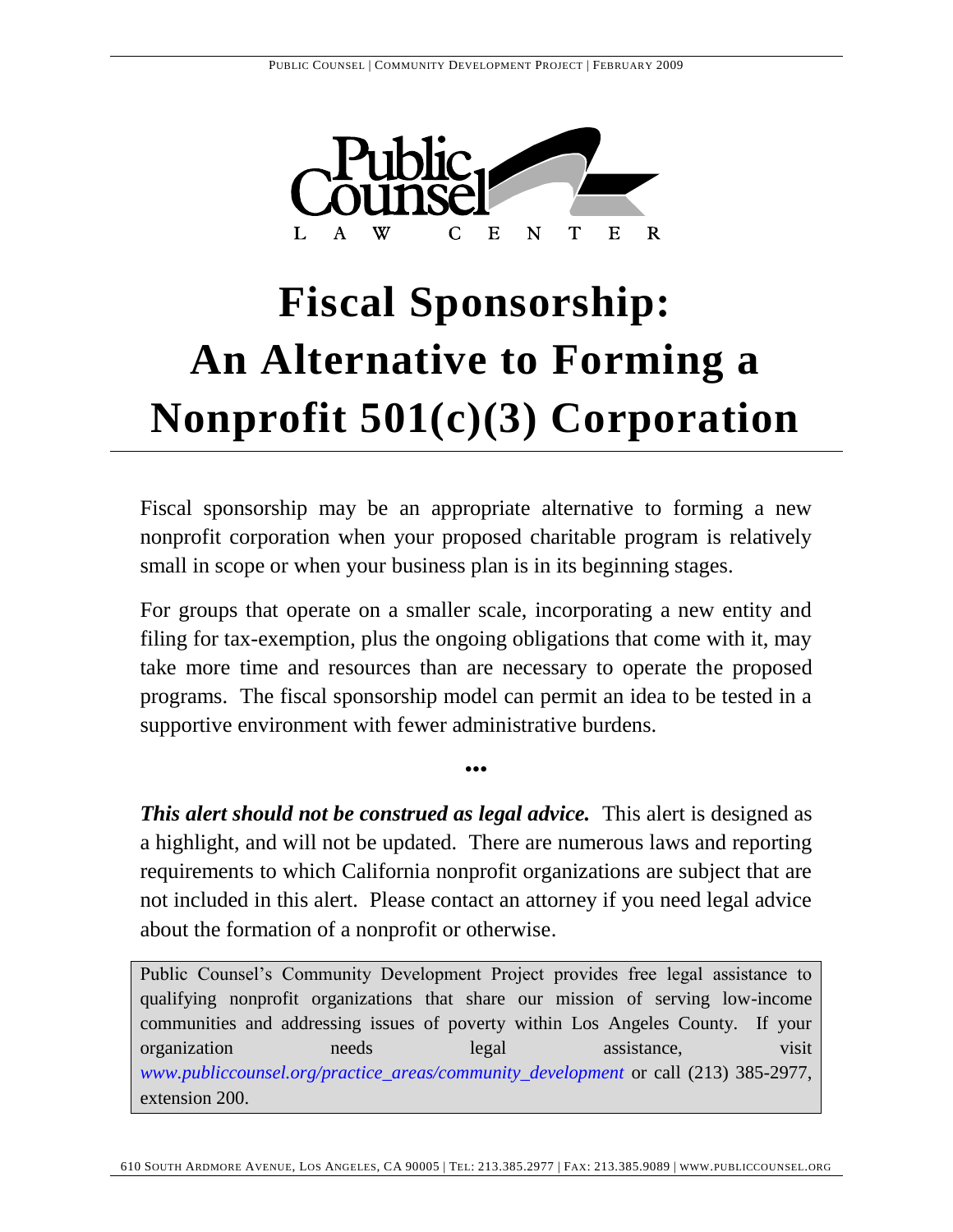# **Fiscal Sponsorship: An Alternative to Forming a Nonprofit 501(c)(3) Corporation**

### **I have a great idea for a new charitable program. Is it necessary to form a new nonprofit corporation right away?**

**No.** When you develop your new idea, you will likely want to get started on the programs right away. Unfortunately, many people believe that the required first step in implementing a new charitable idea is to incorporate and file for recognition of tax-exemption under Section  $501(c)(3)$  of the Internal Revenue Code (the "Code"). On the contrary, when developing a new idea it is more important to take the time up front to design the proposed programs thoroughly, determine what resources (such as money, and staff or volunteer time) will be required to carry out the programs, and determine what types of funding sources a new nonprofit could feasibly tap to conduct the programs. These steps should be undertaken **before** you form a new entity to operate your charitable programs.

Nonprofit corporations recognized as tax-exempt under Section  $501(c)(3)$  are subject to a wide array of filing and regulatory requirements under local, state and federal law, and must continue to operate tax-exempt programs to maintain exemption from tax. Countless examples exist of nonprofits that have neither the time nor the resources to comply with these various requirements. There are innumerable other examples of nonprofits that waited until after obtaining recognition of tax-exempt status to test their programs, found that the programs were not feasible, and never began to operate the charitable programs. In either case, the consequences of noncompliance can be dire. Failure to comply with applicable laws may result in taxes and fees that can grow to thousands of dollars if left unpaid. Organizations that fail to operate charitable programs can lose their tax exemptions and become subject to income taxes. Directors and officers can be held personally liable if they do not take due care to cause their organizations to comply with the law. Individuals who form a new nonprofit corporation often find themselves spending a lot of time and energy on corporate and tax compliance instead of focusing on the important work of developing and starting up their charitable programs.

# **Are There Alternatives to Forming a New Nonprofit Corporation?**

There are many alternatives to incorporation for individuals or groups wishing to implement a charitable idea. For example, an individual or group might start out by volunteering, providing resources to, or partnering with an existing charity that conducts similar programs and is willing to expand its programs to encompass the new idea. Volunteering with an existing charity can be beneficial because it may help the individual to gain the expertise required to run a particular program or to make connections to the local nonprofit funding community. Also, if an individual volunteers with and maintains a good relationship with an existing charity, he or she may in time be able to work with that charity to apply for funds to operate a new charitable program as an employee of that charity. Many groups exist that connect volunteers with existing charities, such as Idealist (*www.idealist.org*) and VolunteerMatch (*www.volunteermatch.org*).

Another alternative, fiscal sponsorship, is discussed below as an alternative that may be appropriate for individuals or groups starting their charitable programs and wishing to test the feasibility of their ideas before forming a new corporation or wishing to focus their attention on the delivery of program services rather than on corporate and tax compliance.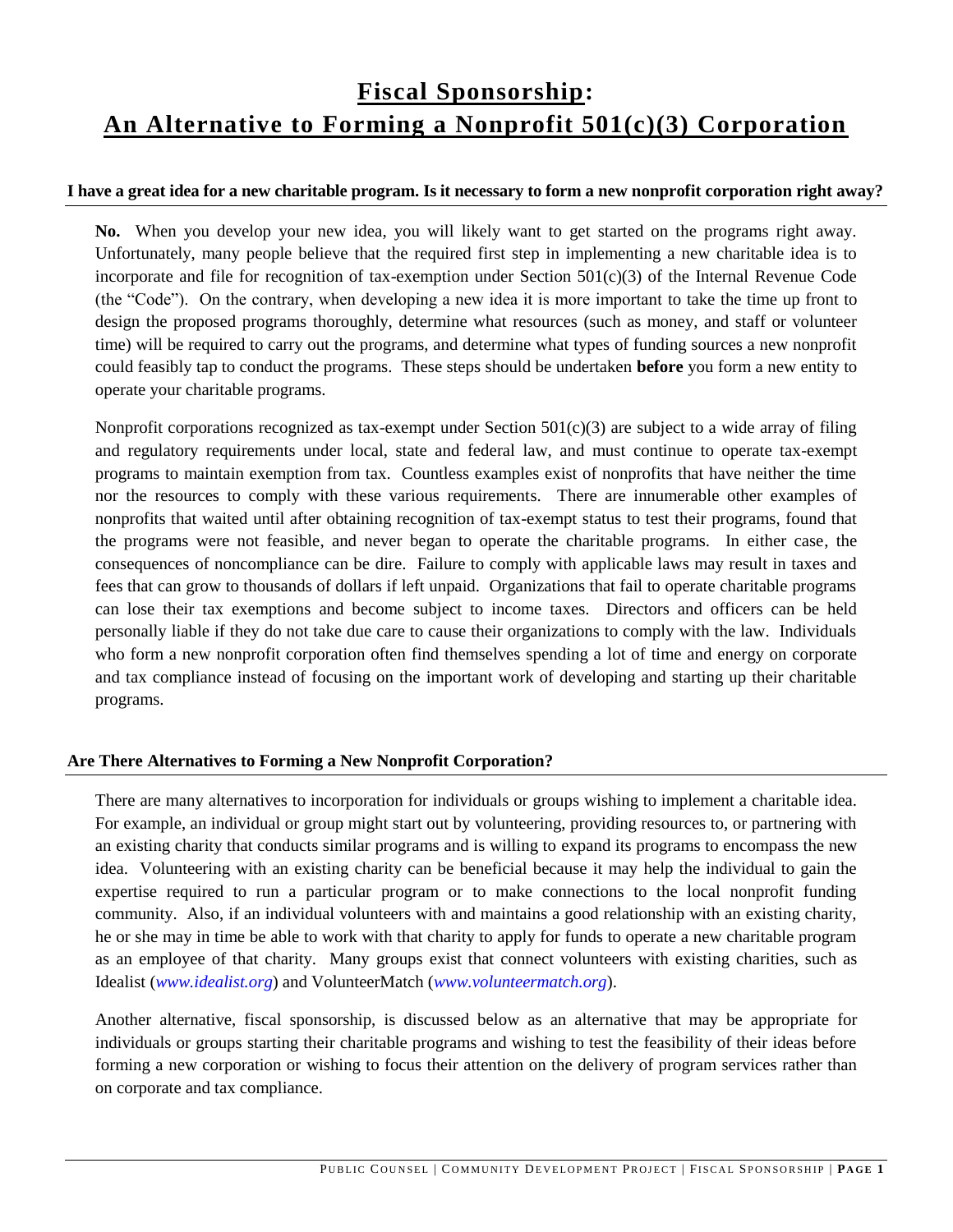#### **What is Fiscal Sponsorship?**

Fiscal sponsorship is an alternative available to individuals or groups performing charitable services and wishing to give their donors the ability to take a charitable contribution deduction, but not wanting to spend a great amount of time and resources to comply with the extensive filing requirements, tax compliance, and other legal obligations associated with incorporation and tax exemption. Fiscal sponsorship typically involves an arrangement under which an existing  $501(c)(3)$  tax-exempt public charity (commonly referred to in this context as a "Sponsor") assists an individual or organization with a charitable program (commonly referred to as a "Project") by permitting the Project to solicit tax-deductible contributions or grants through the Sponsor that the Project is not eligible to receive on its own. Through such an arrangement, funds intended for the Project are deposited with the Sponsor, which then disburses them to the Project.

#### **When is Fiscal Sponsorship Appropriate?**

Fiscal sponsorship may be appropriate when the proposed charitable program is relatively small in scope, temporary in nature or when the business plan is in its beginning stages. For example, consider a group of volunteers who collect toys for needy children during the holidays. Or, consider an association of persons who propose to provide small amounts of assistance to a few needy children per year. Neither group requires separate office space and both are run almost entirely by volunteers. For groups like these, that operate on a smaller scale, incorporating a new entity and filing for tax-exemption, plus the ongoing obligations that come with it, would probably take more time and resources than are necessary to operate the proposed programs. Similarly, many groups who have expertise in performing social services or other charitable programs do not have expertise in corporate, financial or tax matters, and may need time to get their programs started before they can attract the support of additional volunteers or staff who are able to conduct or oversee these compliance activities. The fiscal sponsorship model can permit an idea to be tested in a supportive environment with fewer administrative burdens.

After a few years of operating with the support of a Sponsor, some groups are in a position to form a separate charitable entity and terminate the fiscal sponsorship relationship. However, fiscal sponsorship is not necessarily suitable only for new programs or new ideas. Many projects have existed for years and years under Sponsors, declining to incorporate and obtain separate tax-exemption after realizing the advantages of fiscal sponsorship.

#### **What are Some Advantages of Fiscal Sponsorship?**

- **Ability to Receive Tax-Deductible Donations.** A donor that contributes to a Project through a Sponsor  $\bullet$ with  $501(c)(3)$  status may normally deduct the contribution as a charitable contribution deduction. Those funds will then be directed to the Project to assist the Project with running its programs.
- **Ability to Get Off the Ground Faster.** Typically, a Sponsor permits a new project to test its new ideas  $\bullet$ more quickly than it otherwise could by providing administrative and capacity building support and permitting charitable fundraising without the delays associated with incorporating and filing for taxexemption.
- **Wider Base of Support.** If the organization that acts as a Sponsor has a solid track record with  $\bullet$ foundations and other funders, this may benefit a "Project" of that organization. Projects that don't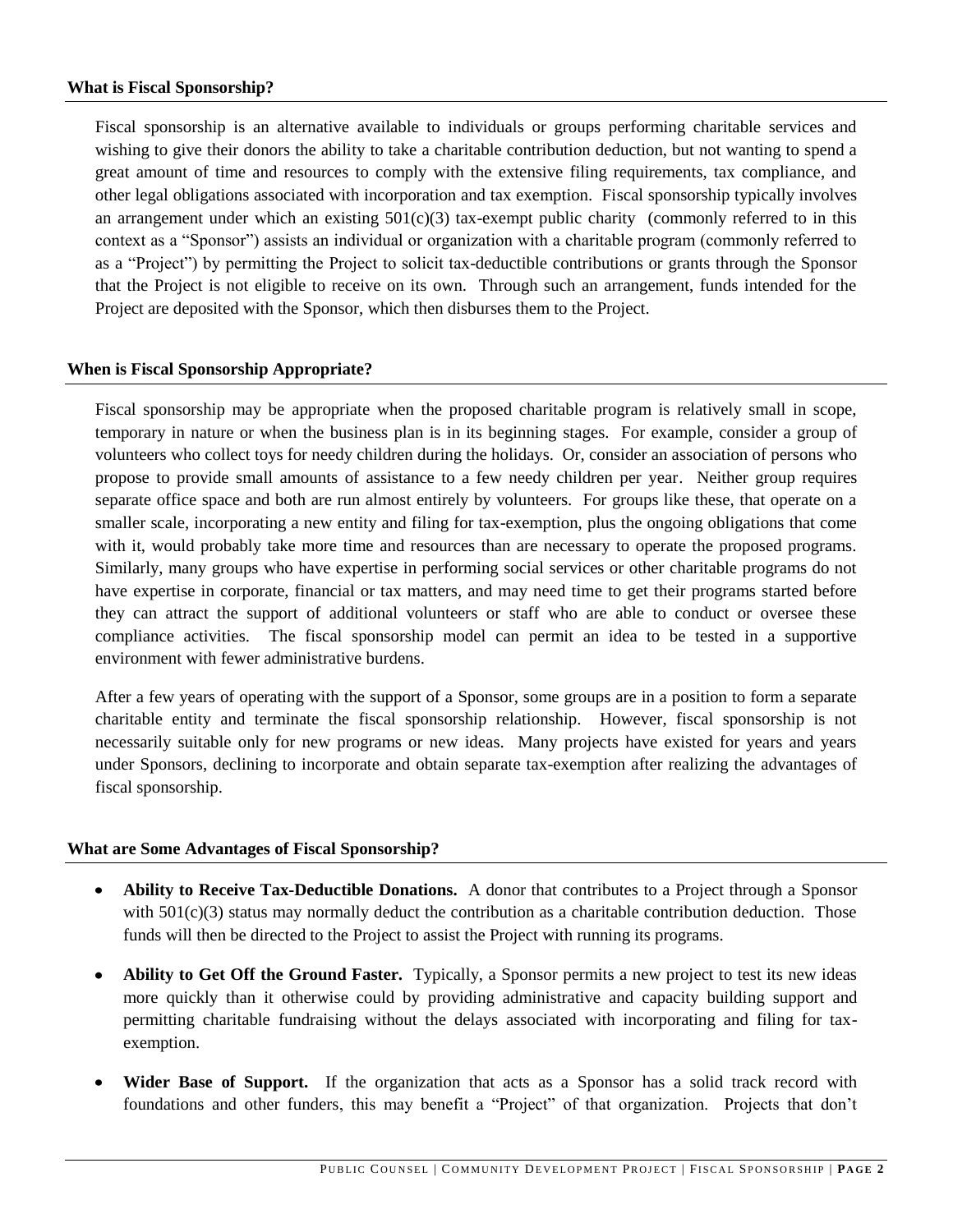already have pre-existing relationships with funders may be in a better position to secure some grants or charitable donations if they have a fiscal sponsorship relationship with a reputable charity.

- **Technical Support / Administrative Support.** Many Sponsors may also provide Projects with  $\bullet$ additional support such as insurance, payroll and accounting services, office space, publicity, capacity building or fundraising assistance. This support not only makes it possible for Projects to focus more time and energy on their missions and less on administrative matters, but, due to economies of scale, may also be provided at lower cost to a Project than the Project might have to pay if it incorporated on its own.
- **Potentially Lower Insurance Costs.** Often, Sponsors will be able to obtain lower insurance rates than would be available to a small start-up nonprofit corporation, and these savings can be passed along to the Project.

#### **What are Some Disadvantages of Fiscal Sponsorship?**

- **Surrender of Control to the Sponsor.** The Sponsor will receive and administer any grant funds in  $\bullet$ connection with the Project. The Sponsor will then disburse those funds to the Project (after subtracting an administrative fee), unless the Project is not engaging in the charitable purposes for which the grant was received. If the Sponsor finds that the Project is not engaging in those charitable programs, the Sponsor retains the right to spend the funds in accordance with the charitable intent for which such funds were given. To ensure that grant funds are spent properly, the Sponsor must sign all contracts to which the Project is a party. Given the amount of control that is typically surrendered in such cases, it makes sense for Projects to seek reputable and trustworthy Sponsors.
- **Administrative Fee.** The Sponsor almost always deducts a fee in connection with receiving and  $\bullet$ administering grant funds on behalf of a Project. Although fees can vary, they are usually associated with the level of services that are provided to the Project. For example, if a Sponsor also provides payroll, accounting and other services to the Project, the fee may be higher. Typically, sponsors charge an administrative fee of 5-15% of the funds collected on the Project's behalf. You should compare this fee to the likely costs your organization would incur as a separate corporation for the administrative services and other benefits that will be provided by the Sponsor, such as accounting services or insurance.

# **What if the Organization is Already Incorporated? Is it Too Late to Choose Fiscal Sponsorship?**

**Not necessarily.** It depends on the policy of the Sponsor. Some Sponsors will provide sponsorship to an incorporated entity. In such case, even though it operates under a Sponsor, the corporation must make state filings, and (if it is formed in California) will likely need to obtain California tax exemption to avoid paying franchise taxes. Fiscal sponsorship may still provide benefits and cost savings in this context. You should consult with counsel as to whether fiscal sponsorship is right for the corporation and what ongoing legal obligations the corporation would have as a fiscally sponsored Project.

#### **If We Choose Fiscal Sponsorship Now, Could We Still Incorporate a Nonprofit Later?**

Depending on the terms of the fiscal sponsorship agreement, the decision to contract with a Sponsor is not final. A Project may normally terminate the fiscal sponsorship relationship at any time and for any reason as long as it gives the Sponsor a reasonable amount of notice. Some Projects never terminate the fiscal